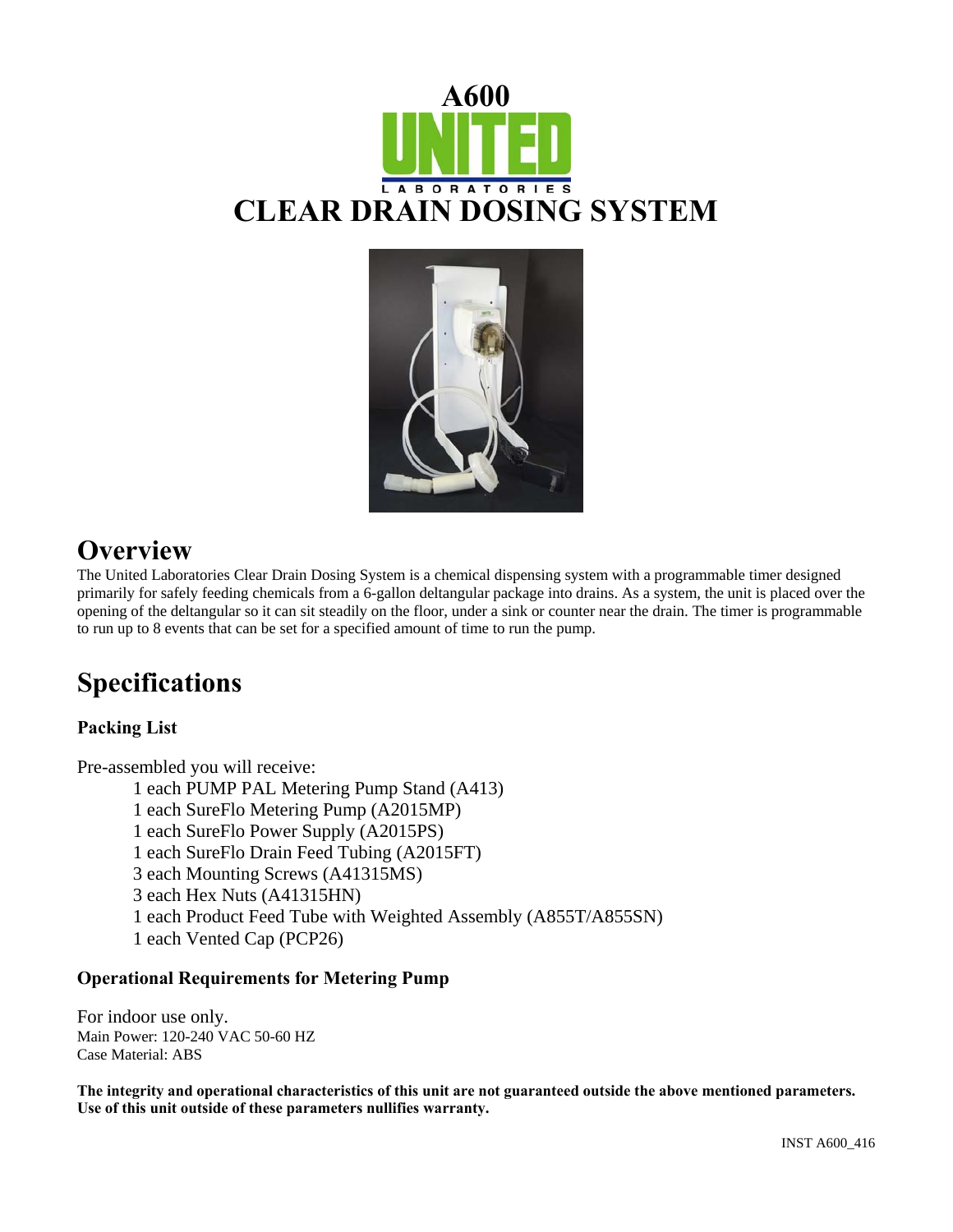# **Installation**

The Clear Drain Dosing System is nearly ready for use straight out of the box. When choosing an installation site, take into account the proximity to the drain and power source for the unit.

The pump itself is already installed on United's patented PUMP PAL Metering Pump Stand which is balanced to stand on its own, on a flat surface. In addition, the stand is built with an opening that sits over the opening of the deltangular unit containing the product which provides added stability.

- 1. Stand the product container so it sits with the handle and cap facing up. Remove the cap that comes with the product container.
- 2. Place the circular opening at the top of the metering pump stand over the opening on the product container.
- 3. Insert the product feed tube from the pump, with its filtered and weighted end, into the product container, making sure the tubing reaches the bottom of the container.
- 4. Tighten the cap that is included on the product feed tube to the product container.  $\mathcal{L}$
- 5. The other tube included with the unit can then be fed into the drain. You may cut this tube to your desired length as needed.
- 6. Insert the connection on the included Power Supply into the bottom of the metering pump and then plug into an appropriate power outlet.

The design of the assembled unit provides plenty of stability for placement on the floor, under a sink or counter.

## Operation

## **Programming the Dispenser**

The Clear Drain Dosing System ships from United's warehouse pre-programmed to meet the demands of most of our Clear Drain customers. That is to say, the timer is set to feed product at various times of the day. Based on the feed rate a 6 gallon deltangular of drain maintenance product will last 5 weeks. The initial programming will be held in the unit for 200 hours, allowing time for shipment and installation.

However, should you need to reprogram the unit, simply remove the pump from the Clear Drain Dosing System and follow the directions below.

To remove the pump, press back on the lever at the top of the pump itself. Then lift the pump up and out of the housing. The control buttons are found on the back of the pump as shown below.

### **Reset the timer before programming.**

**Note:** If a mistake is made during the programming, simply push the reset button and start over.

#### **A. Set the Time and Day**

When the unit arrives the display may be blank or may display a time. Plug the unit into an outlet before programming.

#### **NOTE: Make sure that the bar in the bottom of the digital display is over the word OFF – if it isn't, press the MANUAL button until it is.**

1. To set the time and day of the week, hold the CLOCK button in and press the day, hour, and minute buttons until the proper day, hour, and minute is achieved.







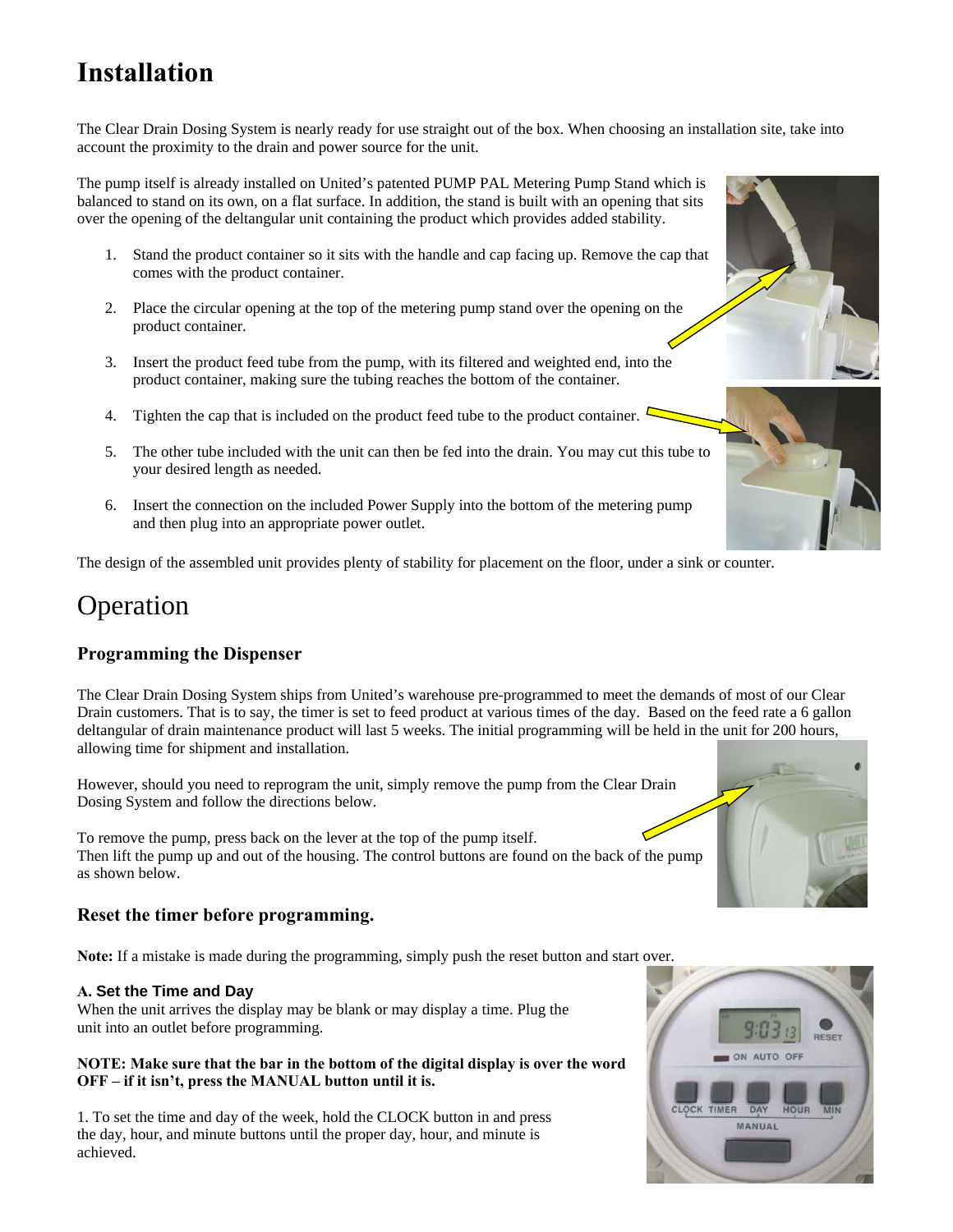**Note: The days will be displayed across the top of the digital screen and will advance as the button is hit. The time must be set to AM and PM which is shown in the left top corner of the display. By holding in the Day, Hour, or Minute button for three seconds, the setting will continue to advance until the button is released.** 

**B. Programming the Dispensing Events:** 

**Up to 8 independent dispensing events can be programmed.** 

1. Press and release the TIMER button to enter the programming mode. The event number will be in the bottom left corner. **Note: To program a full event, a pump start time and stop time will have to be programmed.** 

#### **NOTE: THE PUMP WILL RUN FOR 23 HRS 59 MIN IF A START TIME IS SET BUT NOT A STOP TIME.**

a) Press the "DAY" button until all of the days are shown that the first event should be turned on. b) Press the "HOUR" and "MINUTE" buttons until the time is reached when the pump should turn on. **Note: AM or PM in top left corner of screen.** 

- 2. Press and release the TIMER button again to move to programming the pump to turn off. a) This program will be used to turn the pump off. Use the pump's output to determine how long the pump must run to dispense the desired amount of product. b) Press the "DAY" button until the days match the days programmed in the pump on portion of the programming. c) Press the "HOUR" and "MINUTE" buttons until the desired run time is reached.
- 3. To program another event, press TIMER button again for Programs 2-8 and follow Programming Steps 1 and 2 above. **Every ON function needs a corresponding OFF function in order to turn the pump off**.
- 4. When finished programming, push the CLOCK button again to return to time of day (normal) display.

The length of time each event is programmed to dispense for will control how much product is dispensed into the drain. Refer to the following chart for guidelines:

| Time              | ml Pumped        | <b>Ounces Pumped</b> |
|-------------------|------------------|----------------------|
| 1 min.            | $110 \text{ ml}$ | $3.5 \text{ oz.}$    |
| $3 \text{ min.}$  | $\sim$ 295 ml    | $\sim 10$ oz.        |
| $5 \text{ min.}$  | 550 ml           | $17.5 \text{ oz.}$   |
| $6 \text{ min.}$  | $\sim$ 590 ml    | $\sim$ 20 oz.        |
| $10 \text{ min.}$ | $1100$ ml        | 35 oz.               |
| $20 \text{ min.}$ | 2200 ml          | $70 \text{ oz}$ .    |

#### **C. Priming the Pump**

#### **Always prime the pump when a new container of product is installed.**

- 1. To prime the pump, press the MANUAL button the bar at the bottom of the display will move from right to left from OFF to AUTO to ON. When it reaches ON, the pump will run until the MANUAL button is pressed again.
- 2. Use this position to prime the pump as well as to calibrate the pump. To stop priming press the MANUAL button – the bar at the bottom of the display will move from left to right from ON to AUTO to OFF.

#### **Note: The unit may continue to run in the AUTO position and the MANUAL button must be pressed until the bar at the bottom of the display is over the OFF position to stop the unit fully.**

#### **D. Setting into Programmed Position**

Press the MANUAL button until the bar in the bottom of the display moves from the OFF to the AUTO position. If the unit is not in the AUTO position, the program will not be executed.

**Specifications:** When the unit is powered the first time, the rechargeable display back up battery begins charging. When fully charged it provides approximately 200 hours of reserve time before the display and program may be lost. If the unit loses power, it will not lose the program for 200 hours, but *it will not run the pump from the rechargeable display back up battery and will not dispense chemical*.